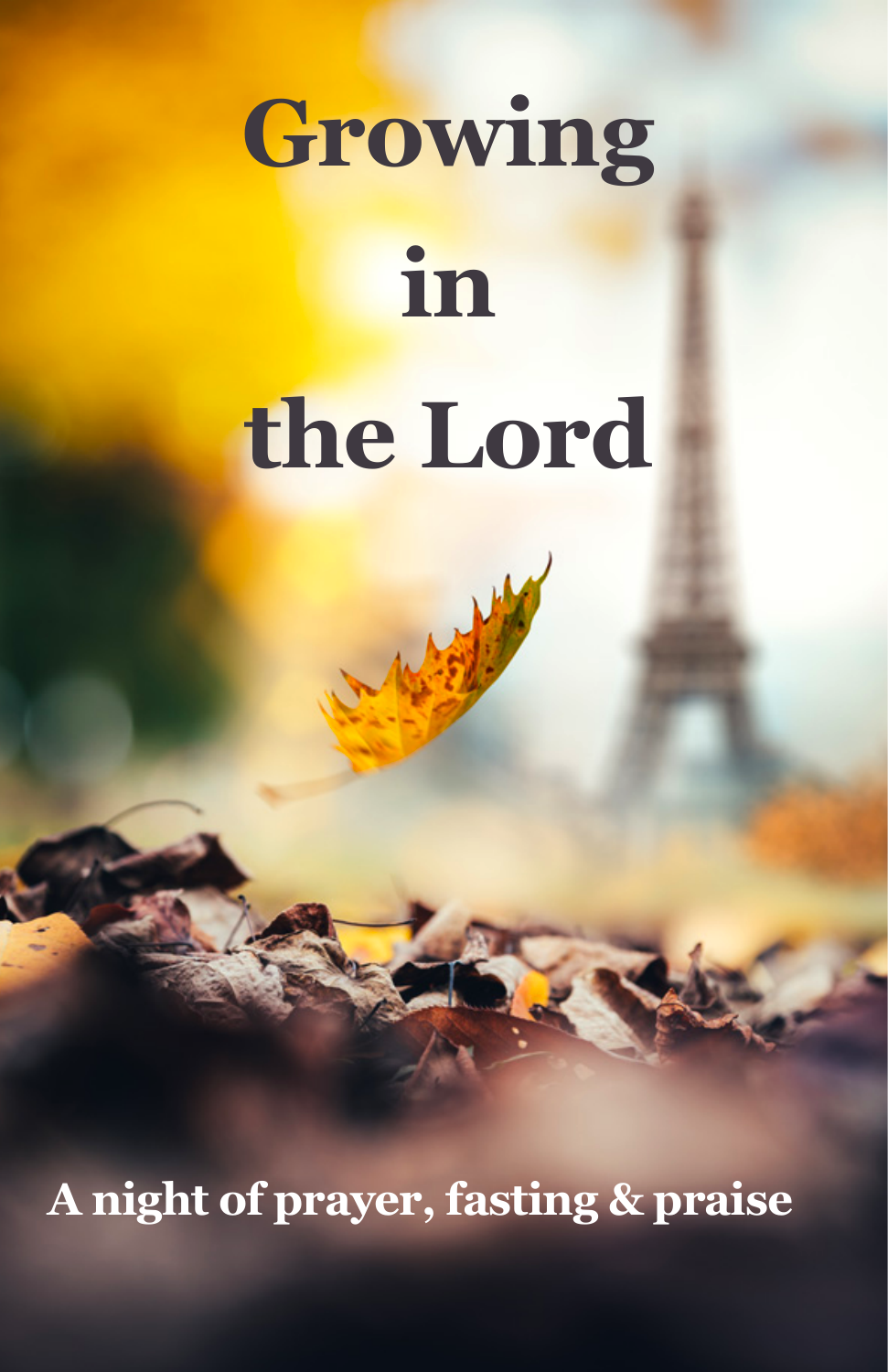Brixton SDA Church Santley Street London, SW4 7QG www.brixtonsdachurch.co.uk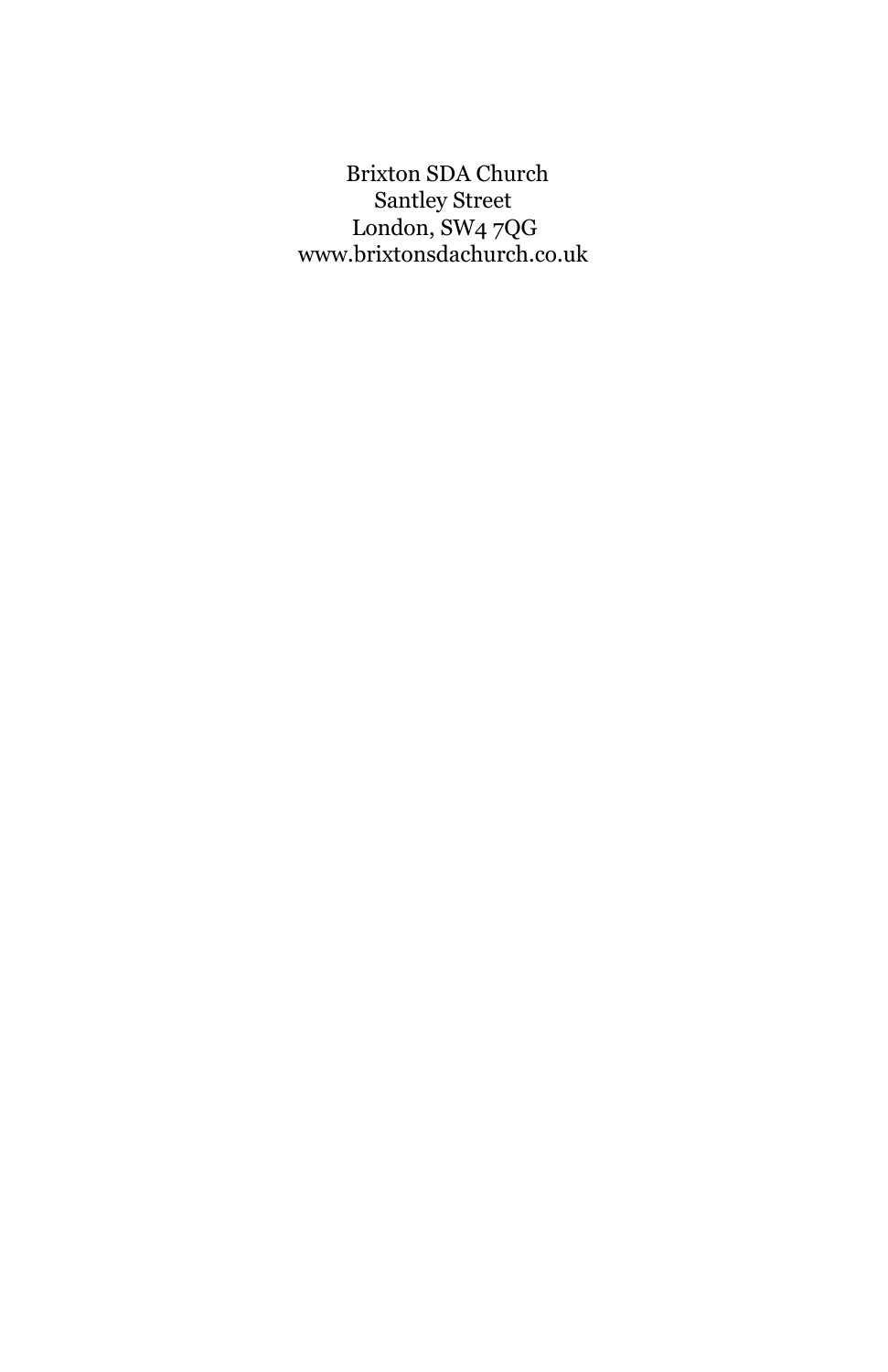*If My people, which are called by My name, shall humble themselves, and pray, and seek My face, and turn from their wicked ways; then will I hear from heaven, and will forgive their sin, and will heal their land." 2 Chronicles 7:14*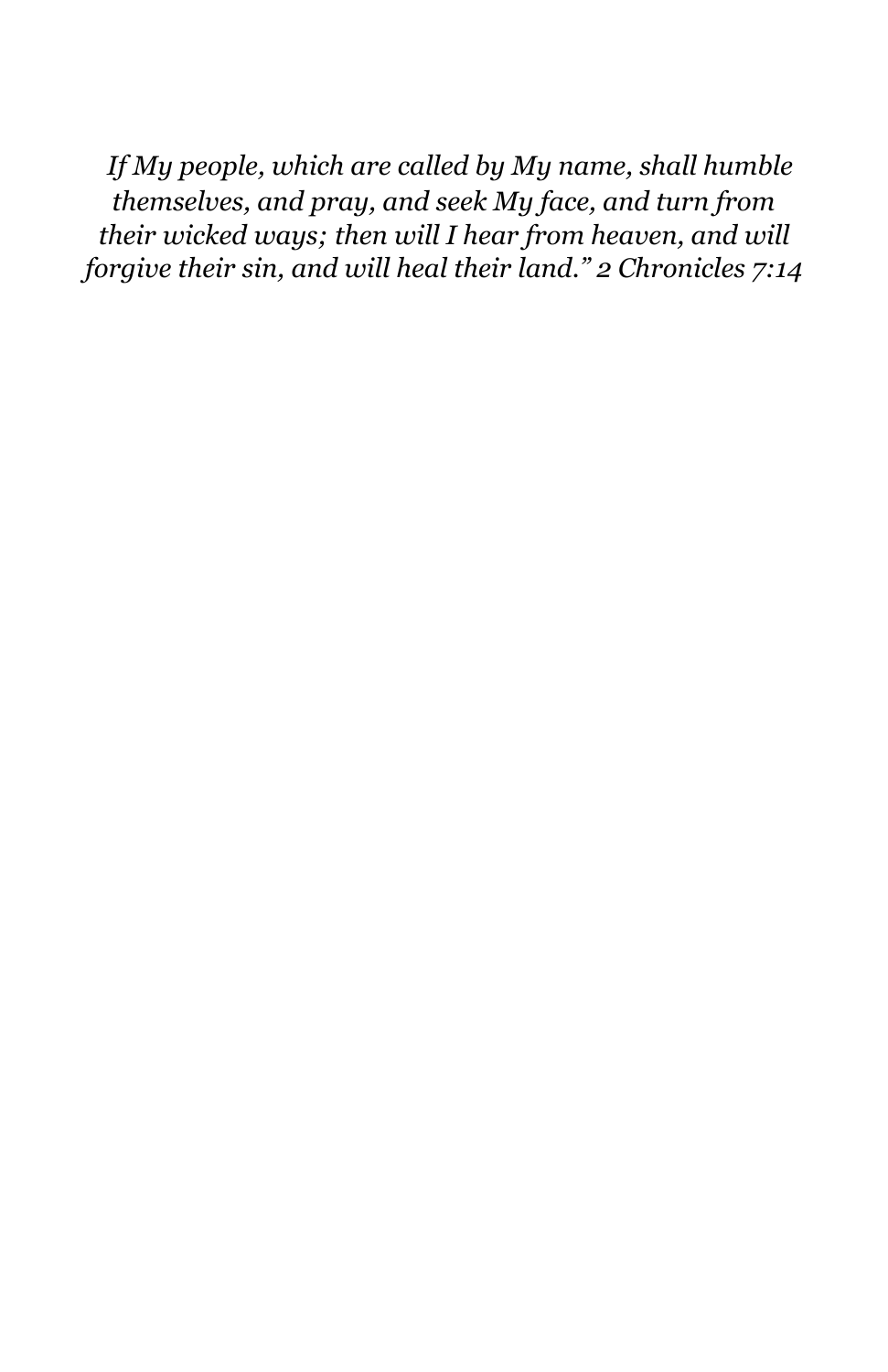# **Background**

A half night of fasting, prayer and praise has been called at the Brixton SDA church for November 14, 2020. The intention of this special session is three fold:

1. To bring the members of the church into a closer relationship with the Lord as the country enters a challenging and uncertain future;

2. To seek God's guidance and wisdom for our local church family and community as we come to the end of another year and look towards the second coming of the Lord.

3. To praise and thank God for what he had done and is doing in our lives.

The theme for the day is ' Growing in the Lord'. Based on the spiritual advice from Peter the Apostle, in 2 Peter 1:5-11. The church will meditate on Peter's eight (8) characteristics in his ladder of spiritual progress, all the time praying for the Holy Spirit to apply the principles in our lives, within our church and in the SEC session.

Prayer is the vital breath of Christians; not the thing that makes us alive, but the evidence that we are alive. May God grant us fulfilment of the promises given 2 Peter 1.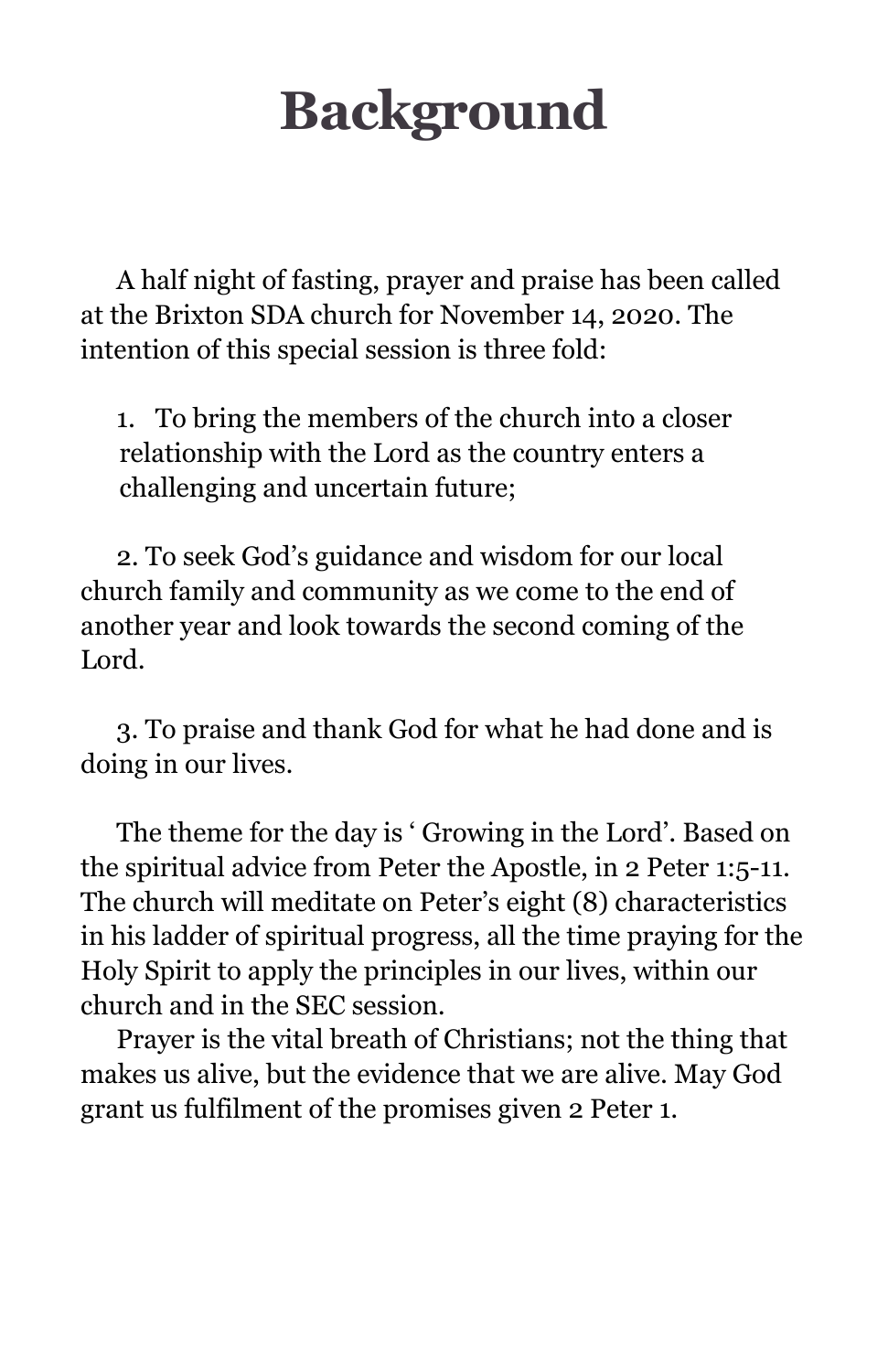

 $Lorol$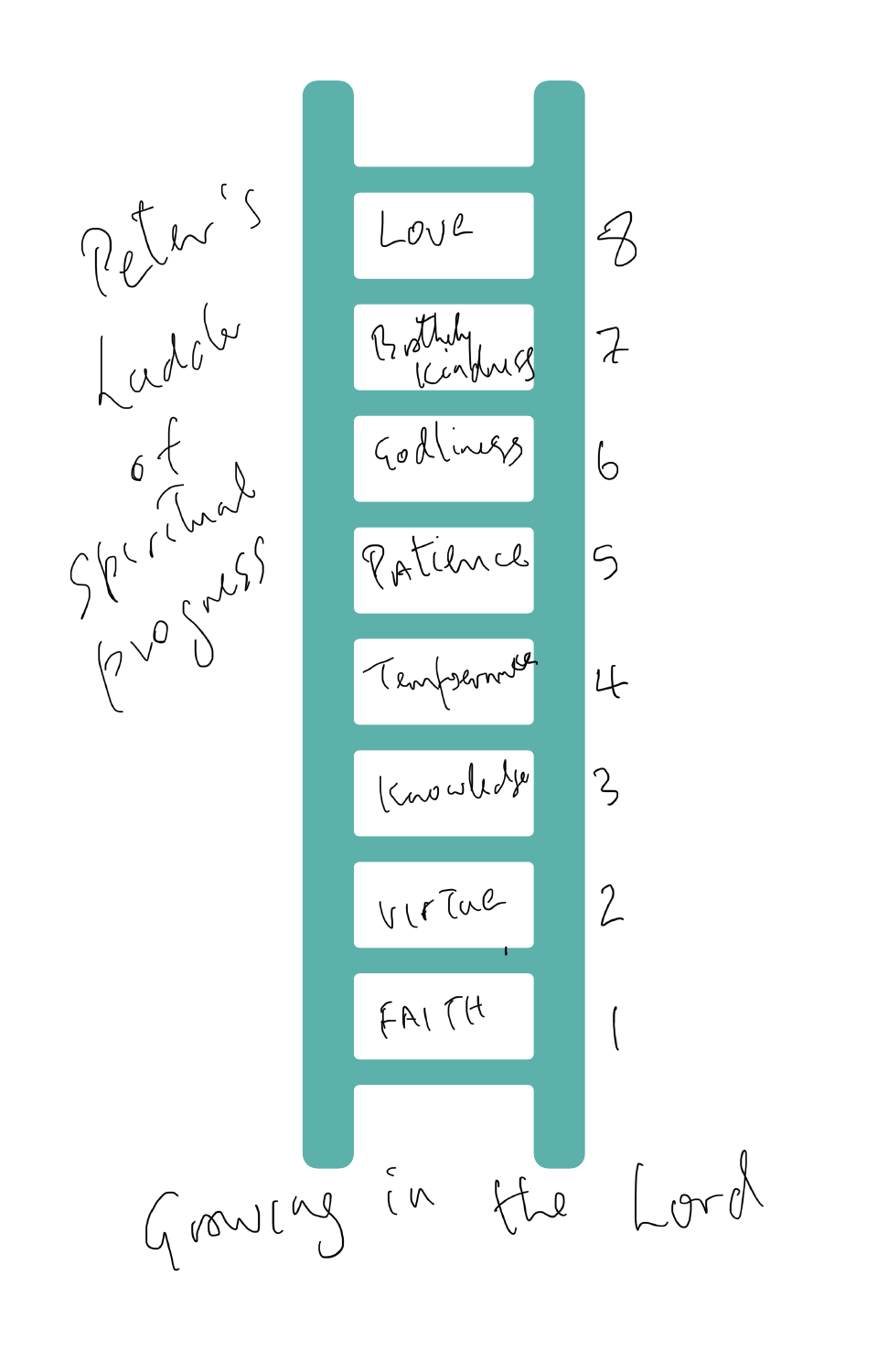Sample Prayer points for each virtue. Group to develop their own ideas.

| <b>Spiritual Virtue</b> | <b>Personal Life</b>                                        | <b>Brixton Church</b>                                                         | <b>SEC</b>                                                                                          |
|-------------------------|-------------------------------------------------------------|-------------------------------------------------------------------------------|-----------------------------------------------------------------------------------------------------|
| Faith                   | Strengthen my<br>relationship<br>with you Lord              | Help us to be<br>more faithful in<br>our service                              | Help your<br>church to<br>become more<br>faithful in<br>stewardship                                 |
| Virtue                  | Good character                                              | Leadership with<br>integrity                                                  | A church that is<br>a moral<br>lighthouse for<br>the world and<br>selects leaders<br>with integrity |
| Knowledge               | Spend more<br>time in<br>personal Bible<br>study            | Local church<br>that teaches its<br>children and<br>young people<br>the Bible | Church that<br>promotes the<br><b>Bible based</b><br>ideas to the<br>world                          |
| <b>Temperance</b>       | Change my<br>diet to a<br>healthy diet                      | Revival towards<br>the principles<br>of healthy living                        | Health reform<br>in all churches<br>as goal for next<br>5 years                                     |
| <b>Patience</b>         | get ride of my<br>temper                                    | Patience with<br>our church and<br>family<br>members                          | Patience with<br>our leaders in<br>the conference<br>session                                        |
| <b>Godliness</b>        | separate me<br>from the trap<br>that I keep<br>falling into | A higher<br>Christian<br>standard                                             | Godly leaders<br>to be elected to<br>serve                                                          |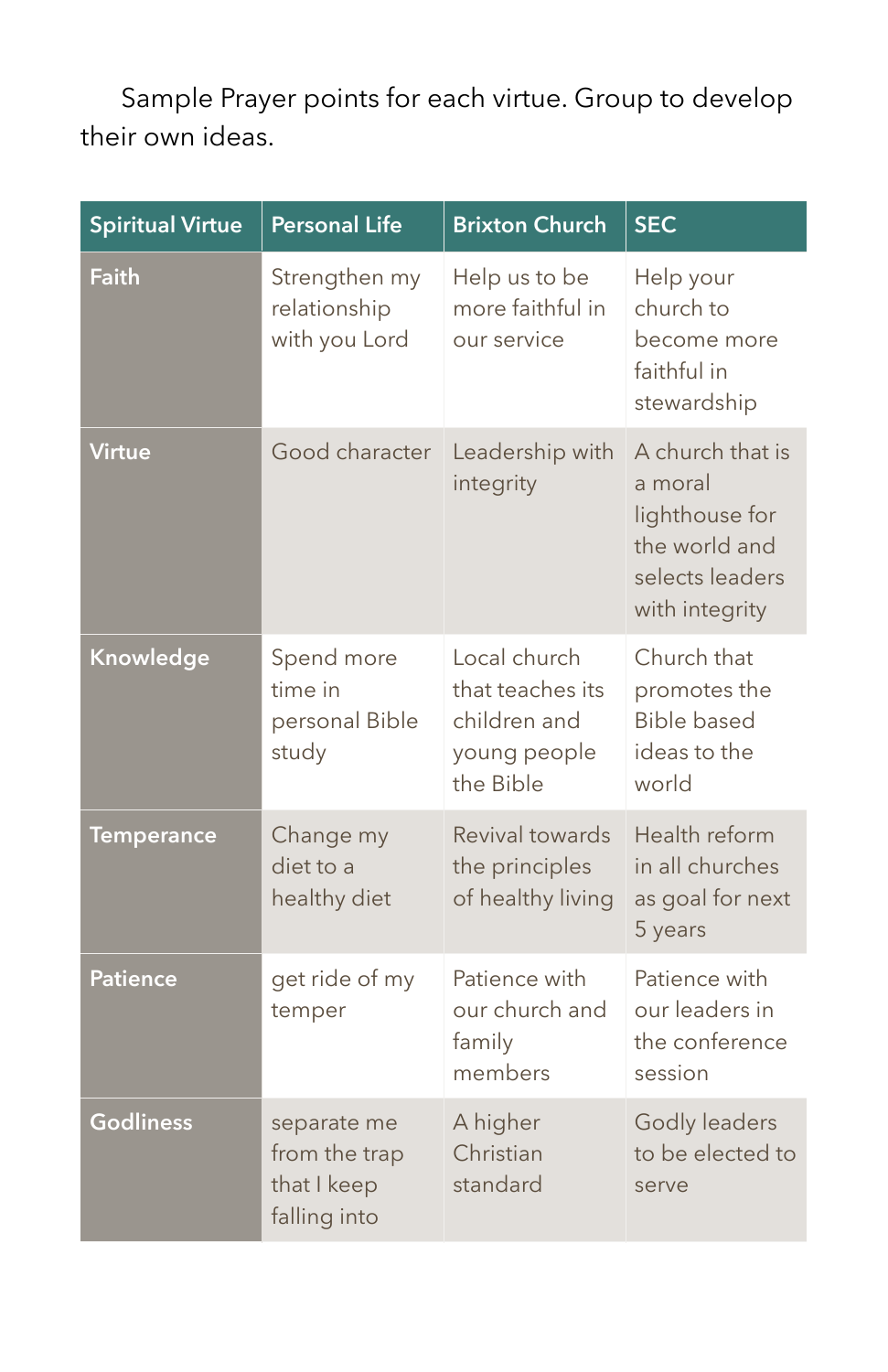| <b>Spiritual Virtue</b>             | Personal Life                                                                  | <b>Brixton Church</b>                                                                       | <b>SEC</b>                                                                                            |
|-------------------------------------|--------------------------------------------------------------------------------|---------------------------------------------------------------------------------------------|-------------------------------------------------------------------------------------------------------|
| <b>Brotherly</b><br><b>Kindness</b> | A gentle<br>teachable<br>spirits at work                                       | A more loving<br>and king<br>church family,<br>helping each<br>other when<br>times get hard | A kind and<br>peaceful<br>conference<br>session, less<br>accusation and<br>a prayerful<br>environment |
| Love                                | Acceptance of<br>my brothers<br>and sisters,<br>forgive and<br>forget the hurt | Deeper<br>Community<br>service work                                                         | Reach out to<br>the poor and<br>neglected                                                             |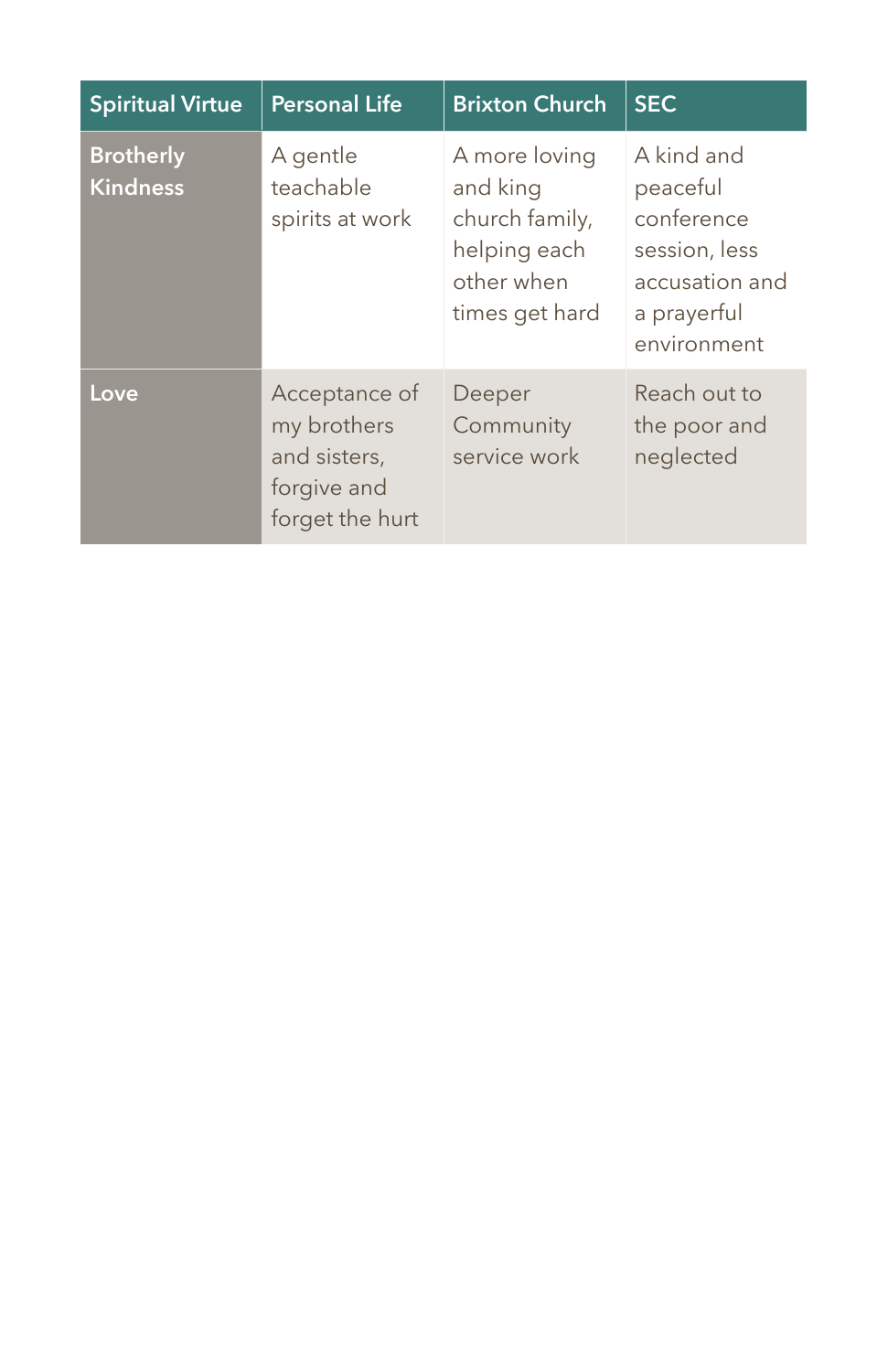### **Template for Groups**

| <b>Spiritual Virtue</b>             | <b>Personal Life</b> | <b>Brixton Church</b> | <b>SEC</b> |
|-------------------------------------|----------------------|-----------------------|------------|
| Faith                               |                      |                       |            |
| <b>Virtue</b>                       |                      |                       |            |
| Knowledge                           |                      |                       |            |
| <b>Temperance</b>                   |                      |                       |            |
| <b>Patience</b>                     |                      |                       |            |
| <b>Godliness</b>                    |                      |                       |            |
| <b>Brotherly</b><br><b>Kindness</b> |                      |                       |            |
| Love                                |                      |                       |            |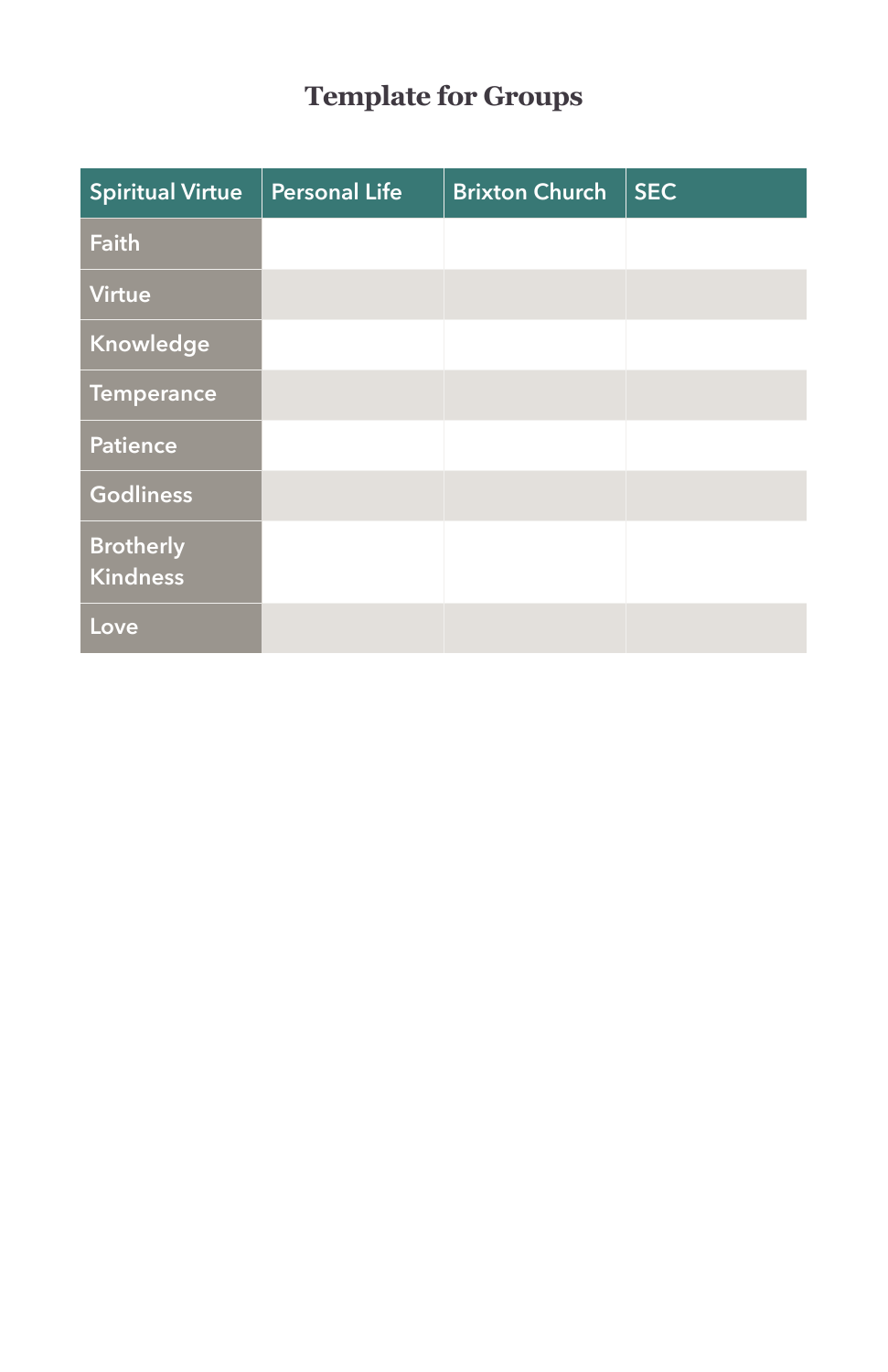### **Key Text:**

### **2 Peter 1:5-11**

 $\sqrt{2}$ 

And beside this, giving all diligence, add to your faith virtue; and to virtue knowledge; and to knowledge temperance; and to temperance patience; and to patience godliness; and to godliness brotherly kindness; and to brotherly kindness charity. For if these things be in you, and abound, they make  $\zeta_{\theta}$ ,  $\zeta_{\theta}$  you that ye" shall neither be barren nor unfruitful in the Aczen<br>Mj  $\gamma_{\ell m}$ <sup>k</sup> knowledge of our Lord Jesus Christ. But he that lacketh  $\mu^0$ . these things is blind, and cannot see afar off, and hath Æ1 forgotten that he was purged from his old sins. Wherefore the rather, brethren, give diligence to make your calling and  $\zeta_0 \hat{\phi}$ . election sure: for if ye do these things, ye shall never fall: for  $\alpha_{\mathbf{y}}$ so an entrance shall be ministered unto you abundantly into the everlasting kingdom of our Lord and Saviour Jesus

Christ" (2 Peter 1:5-11).<br>  $V^0$   $V(\{e^{0\lambda} \iff \int_{\lambda}^{\lambda} | \ell \alpha \nu \alpha \}$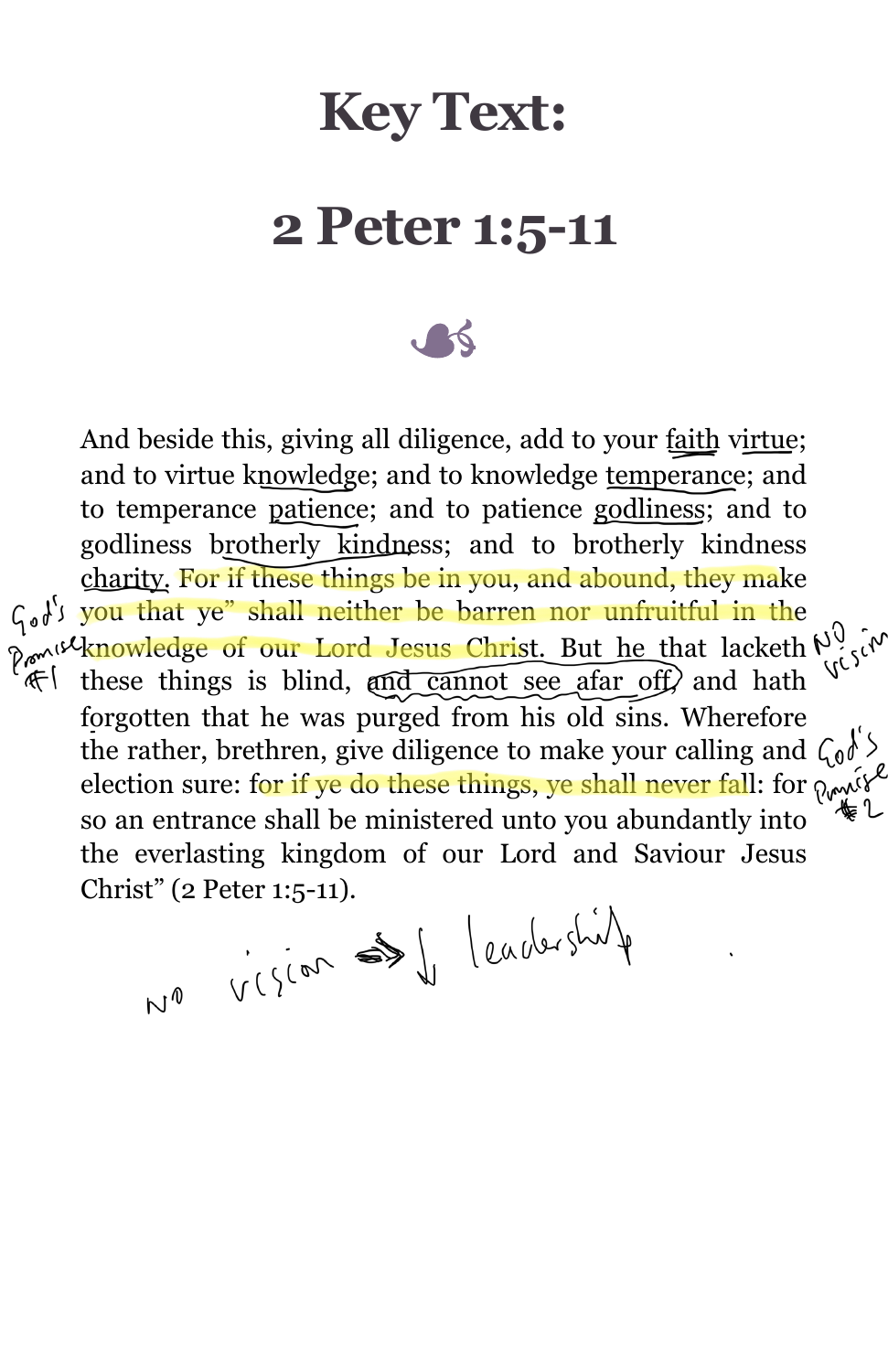### **Introductory Remarks**



#### *"Divine strength Imparted"*

The apostle has presented before us the importance of making continual advancement in the Christian life. There is no excuse for our lack of spiritual understanding. The successive steps in the path of progress are stated in the exhortation of the text, and we must take these steps if we fulfill the requirement of God, and become fitted for the heavenly courts. The work of progress is not left wholly dependent on our weak human efforts; but as we endeavor to walk in the footsteps of the Redeemer, divine strength will be imparted, that the righteousness of the law may be fulfilled in us. Help has been laid upon One who is mighty to save, and as we strive to add these virtues, He will multiply grace, according to our need, from His own divine sufficiency. PCP 16.1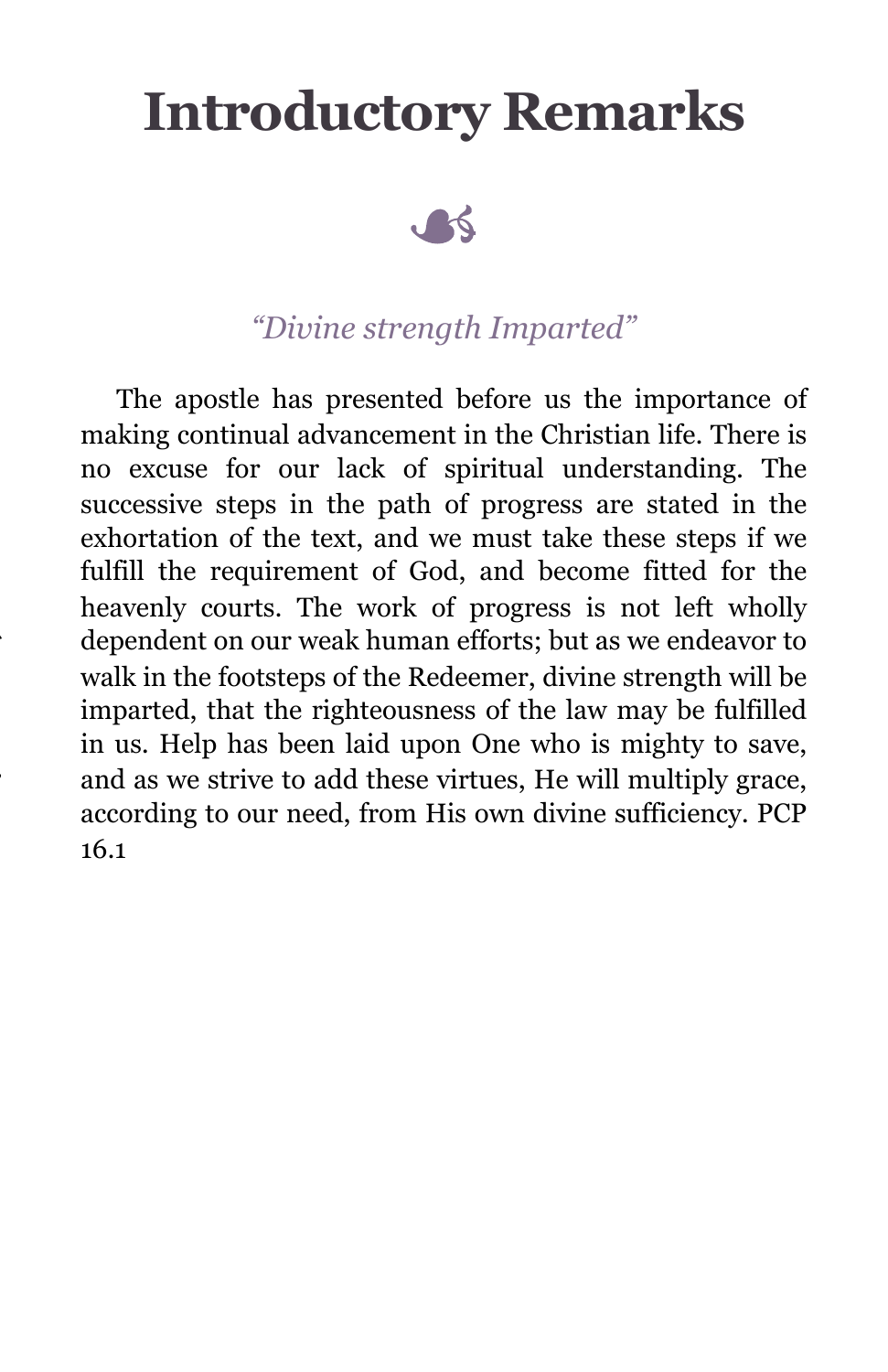

#### Faith, the first round. Round two: Virtue

*Faith is the first round in the ladder of advancement. Without faith it is impossible to please God. But many stop on this round, and never ascend higher. They seem to think that when they have professed Christ, when their names are on the church record, their work is completed. Faith is essential; but the inspired word says, "Add to your faith virtue." Those who are seeking for eternal life, and a home in the kingdom of God, must lay for their character building the foundation of virtue. Jesus must be the chief cornerstone. The things that defile the soul must be banished from the mind and life. When temptations are presented, they must be resisted in the strength of Christ. The virtue of the spotless Lamb of God must be woven into the character till the soul can stand in its integrity. "Submit yourselves therefore to God. Resist the devil, and he will flee from you." PCP 16.2* 

#### *Example of Joseph*

*The young Christian will have severe tests and temptations. Satan will not permit you to leave his banner of darkness to march under the bloodstained banner of Prince Immanuel, without making an effort to retain you in his service. He will present every attraction to cause you to leave the*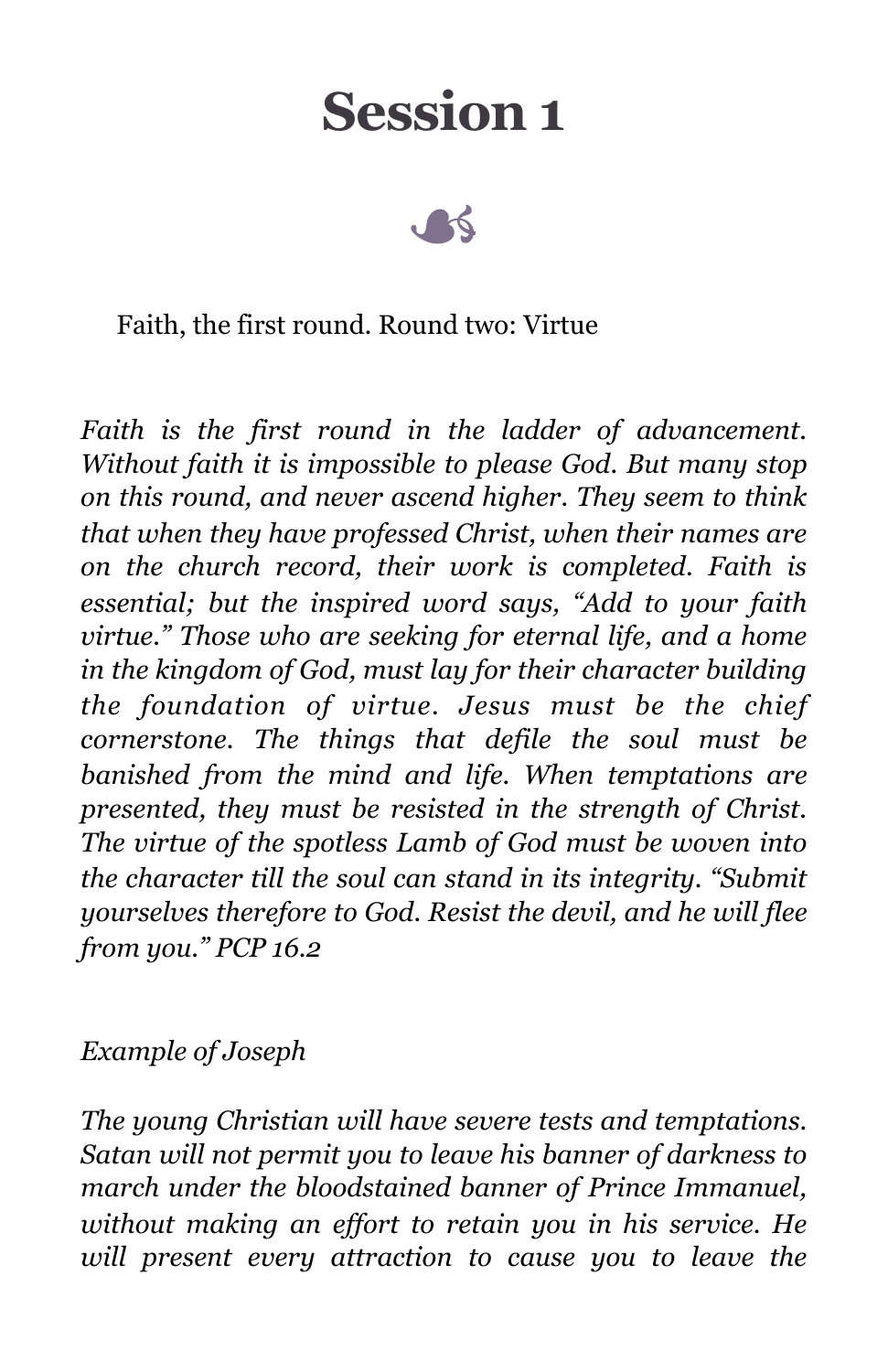*narrow road that leads to eternal life; but you must stand like a faithful soldier of the Lord Jesus Christ. Joseph is an example of how the youth may stand unspotted, amid the evil of the world, and add to their faith, virtue. Though a captive in a strange land, far from the restraints of home, he kept the fear of God before him, and when he was sorely tempted to indulge in evil, he exclaimed, "How then can I do this great wickedness, and sin against God?" The grace of God enabled him to resist the tempter. He was cast into prison, because of his steadfastness of purpose to keep the commandments of God. But prison walls could not shut out the light of Heaven's favor, nor hinder his advancement in the divine life; for "the Lord was with Joseph, and shewed him mercy." And the Lord will be with every soul who adds the precious grace of virtue, and who fears to transgress the law of Heaven. PCP 16.3* 

#### *Belief and patience*

*Joseph did not complain at his lot, nor question why the Lord permitted him to suffer for righteousness' sake. He did not allow any cloud of despondency to settle upon his heart. He believed in God, and patiently waited for his salvation. He determined that this affliction should serve as an occasion to glorify God and benefit his associates. He did not cease his efforts toward perfection of character. He forgot his sorrow in seeking to lighten the sorrows of others, and the prisoners saw that the Lord was with Joseph. When he had borne the proving of the furnace, the Lord brought him out of the gloomy cell, and exalted him to a position next to the king of Egypt. Those who honor God will be honored by Him. PCP 17.1* 

*Had Joseph wavered and fallen under the first temptation, his strength would have been insufficient for the second test. It is important that we do not take a wrong step in any*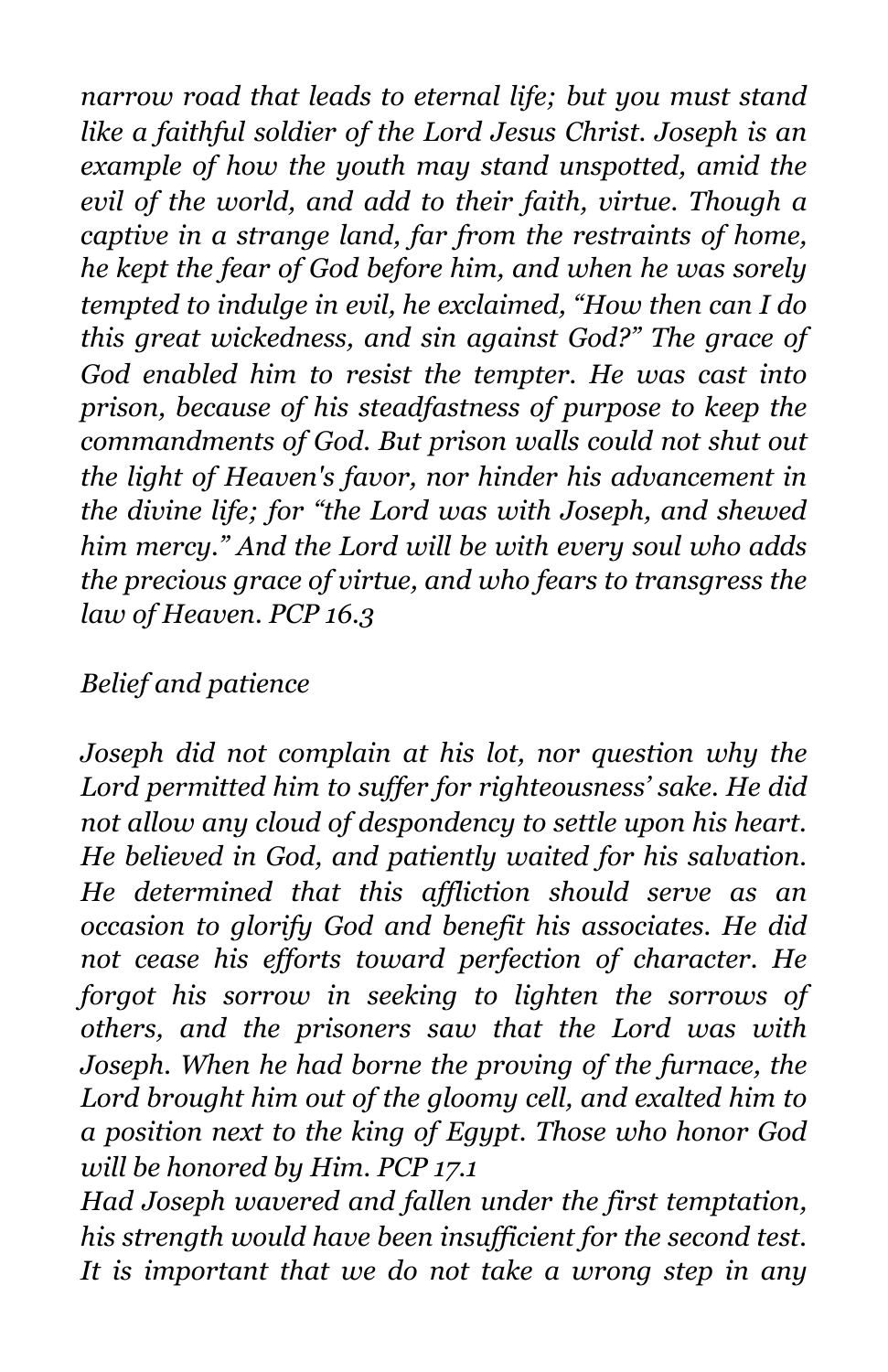*direction; for it is very unprofitable to us. Whatever it may cost you, add to your faith, virtue. The greatest earthly loss will prove eternal gain if this is accomplished. If we use our powers unwisely, for the gratification of sinful desires, we cannot attain to the exaltation of character to which God would have us attain. We rob God of the service we should render, and fail to accomplish the good that we owe to our fellow men. If we give ourselves to Christ, He will become our helper. Poor and sinful and dependent, He will wash us in His own blood, put His Spirit within us, and make us to reflect His image. PCP 17.2*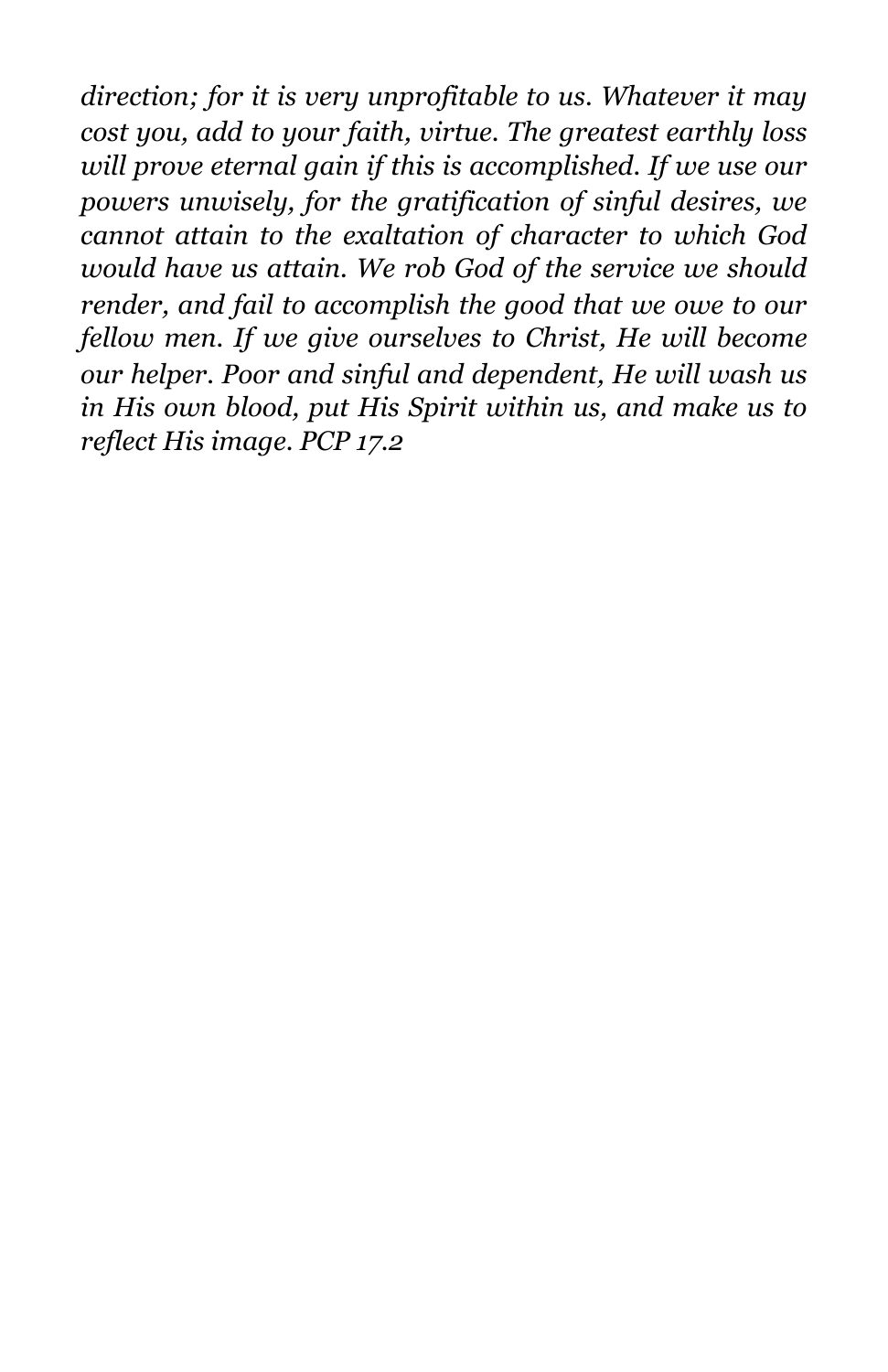*Round three: Knowledge—Benefits from associating with Christ* 

*Every moment of our lives is intensely real, and charged with solemn responsibilities. Ignorance will be no excuse for lack of spiritual understanding and attainment; for we are exhorted to add to virtue, knowledge. Many are very ignorant of Bible truth, and they do not realize the duty and necessity of becoming intelligent Christians. The disciples learned of Jesus, and men perceived the benefits of His association and service, as they saw the change in these men. The uncultured fishermen became men of refinement and ability; and the lessons that they were privileged to learn are written for our admonition and instruction. We are invited to become learners in the school of Christ. We need to acquire all the knowledge possible. We cannot afford to be ignorant of the things that pertain to our eternal welfare. If all would cease gossip and evil communication, devoting the time to contemplation of Christ and the plan of salvation, they would add the knowledge essential to a growth in grace. We are to add knowledge from "whatsoever things are pure, whatsoever things are lovely, whatsoever things are of good report." God wants us to understand why He has placed us in the world, and given us the sacred burden of life to bear. He would have us develop the faculties of mind and body, that we may be a blessing to those around us, and that His glory may be reflected from us to the world. It is not His will that*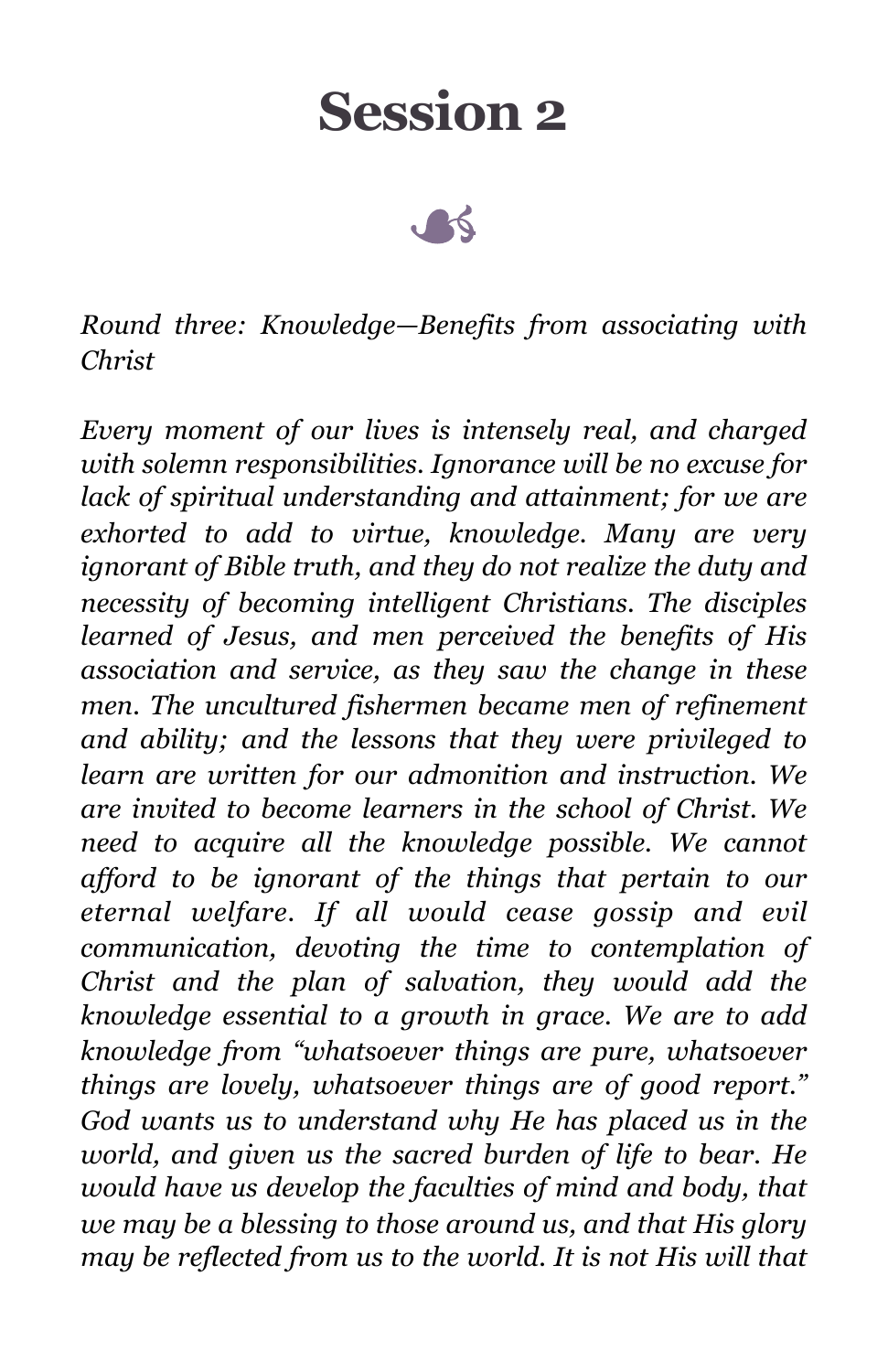*our powers should be bound up in torpid stupidity and ignorance. "God is light, and in him is no darkness at all." PCP 17.3* 

### **Session 3**

A

*Round four: Temperance* 

*And to knowledge temperance." This is the ... [fourth] step in the path toward perfection of character. On every side there is indulgence and dissipation, and the result is degeneration and corruption. The inhabitants of our earth are depreciating in mental, moral, and physical power, because of the intemperate habits of society. Appetite, passion, and love of display are carrying the multitudes into the greatest excesses and extravagance. Temptations present themselves on every hand, not only in places of vice but also in the homes of our land. Our tables are spread with little regard for health or morality, and the cravings of perverted appetite are indulged, to the detriment of physical and mental strength. The people of God must take an opposite course from the world. They must take up the warfare against these sinful practices, deny appetite, and keep the lower nature in subjection. Said the great apostle, "I keep under my body, and bring it into subjection: lest that by any means, when I have preached to others, I myself should be a castaway." PCP 18.1*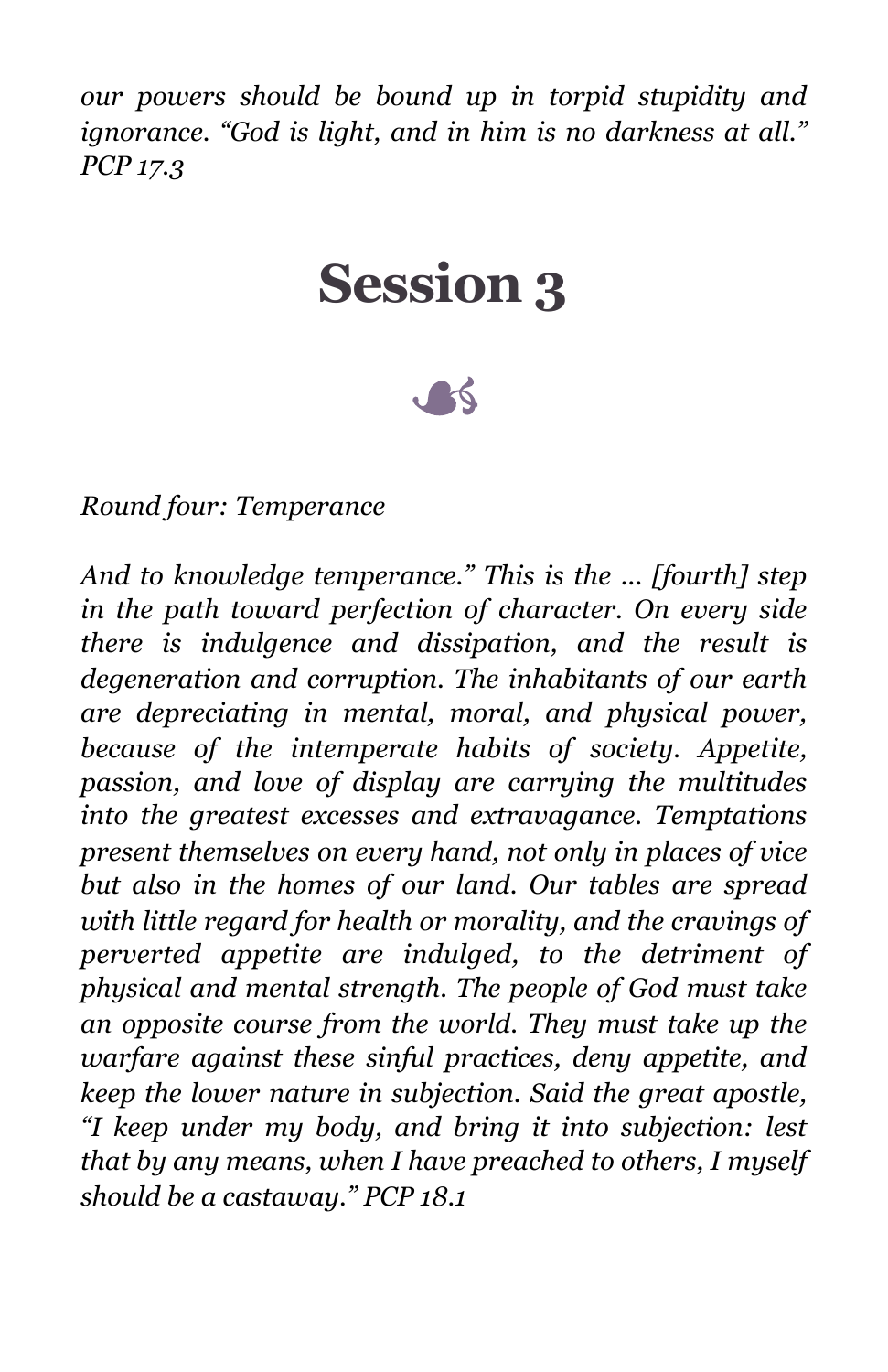#### *Importance of healthful diet*

*God has given us the fruits and grains of the earth for food, that we might have unfevered blood, calm nerves, and clear minds. The stimulating diet and drink of this day are not conducive to the best state of health. Tea, coffee, and tobacco are all stimulating, and contain poisons. They are not only unnecessary, but harmful, and should be discarded if we would add to knowledge, temperance. We should live by "every word that proceedeth out of the mouth of God." It is for us to "search the scriptures," and bring our habits into harmony with the instruction of the Bible. We are admonished, "Whether therefore ye eat, or drink, or whatsoever ye do, do all to the glory of God." PCP 18.2*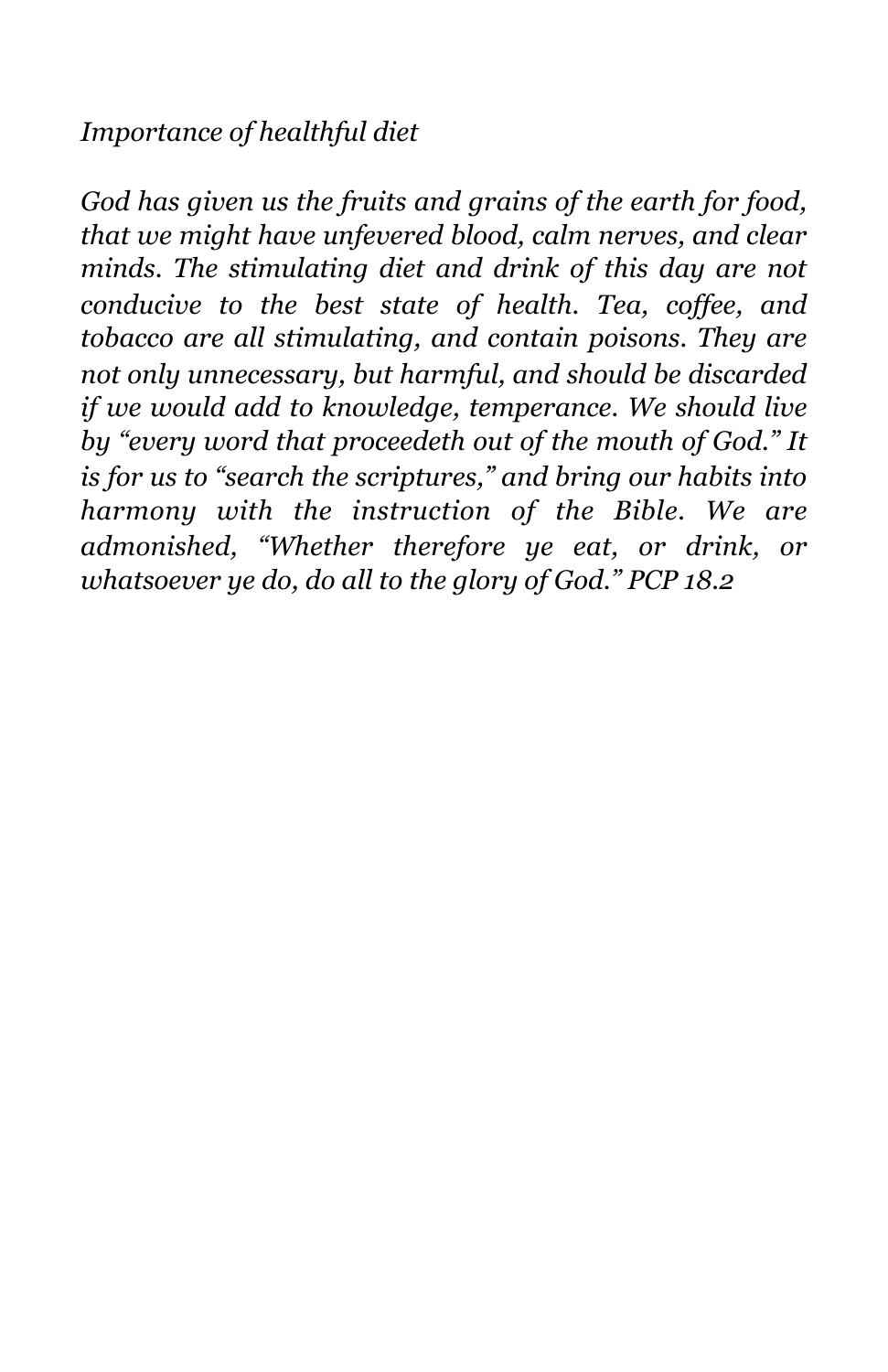

#### *Round five: Patience*

*And to temperance patience." The need of becoming temperate is made manifest as we try to take this step. It is next to an impossibility for an intemperate person to be patient. We should make decided efforts to be on the right side in every matter. We are on a battleground, and Satan is striving for our souls. No impatient man or woman will ever enter into the courts of heaven. We must not allow the natural feelings to control our judgment. Many are quickly irritated, and their words are sharp and bitter. They wound the hearts of those about them, and make it apparent that the Spirit of Christ is not abiding in their souls. The grace of Christ will bring the peace of God into your homes; but many who profess the truth do not seem to realize that it is an essential part of religion to become meek and lowly, tenderhearted and forbearing. PCP 19.1* 

#### *Peace in the home*

*Is there anything desirable in impatience? The loud, harsh complaint, the fretful, faultfinding spirit, are evidences of a narrow, conceited mind. Impatience brings strife and accusation and sorrow; but patience pours the balm of peace and love into the experiences of the home life. When we exercise the precious grace of patience toward others, they will reflect our spirit, and we shall gather with Christ. Patience will seek for unity in the church, in the family, and*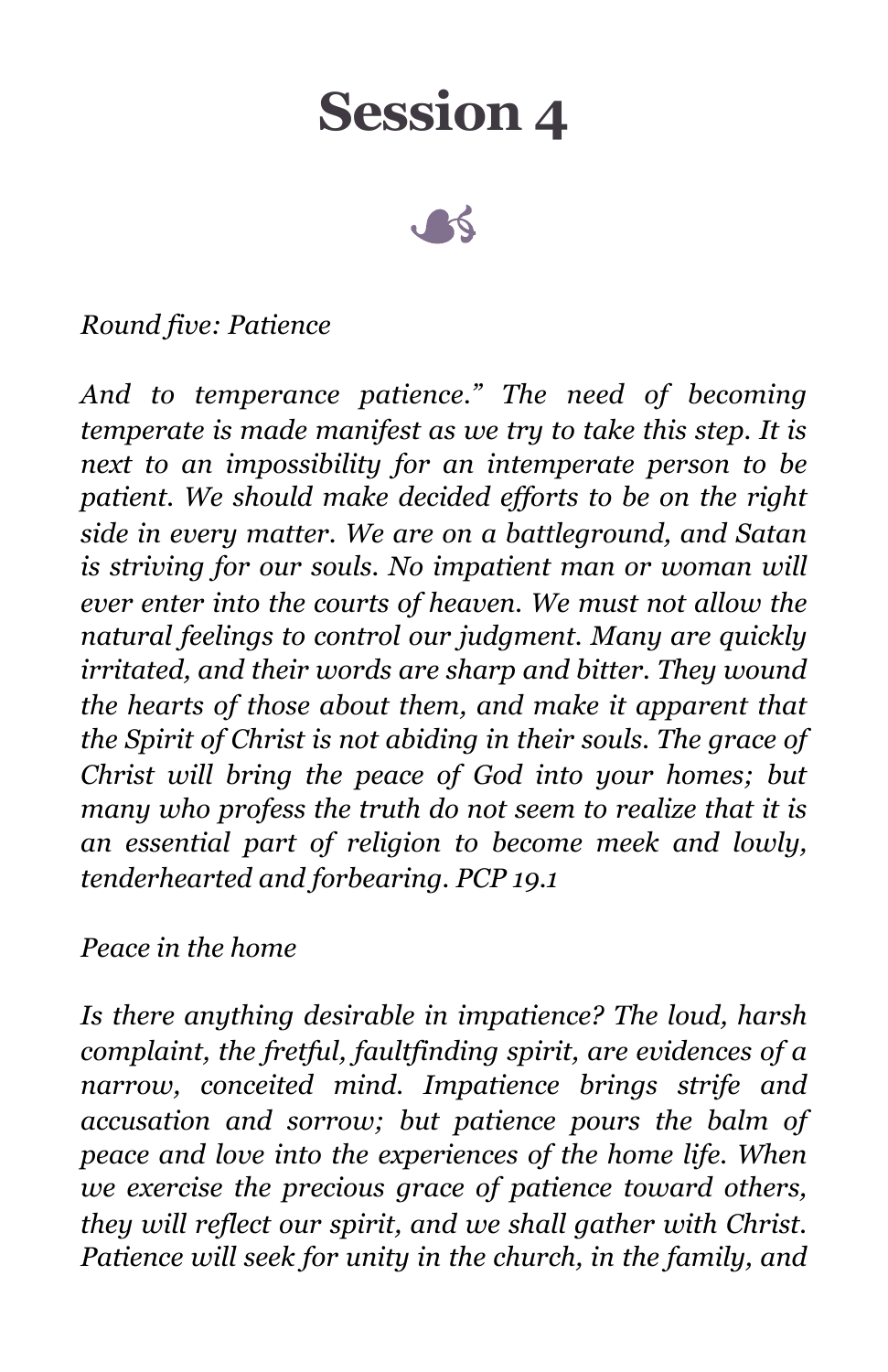*in the community. This grace must be woven into our lives. Everyone should mount this round of progress, and add to faith, virtue, and temperance, the grace of patience. PCP 19.2* 

### **Session 5**

 $\mathcal{A}$ 

#### *Round six: Godliness Beauty of religion in the home*

*"And to patience godliness." Godliness is the fruit of Christian character. If we abide in the Vine, we shall bear the fruits of the Spirit. The life of the Vine will manifest itself through the branches. We must have a close and intimate connection with heaven, if we bear the grace of godliness. Jesus must be a guest in our homes, a member of our households, if we reflect His image and show that we are sons and daughters of the Most High. Religion is a beautiful thing in the home. If the Lord abides with us, we shall feel that we are members of Christ's family in heaven. We shall realize that angels are watching us, and our manners will be gentle and forbearing. We shall be fitting up for an entrance into the courts of heaven, by cultivating courtesy and godliness. Our conversation will be holy, and our thoughts will be upon heavenly things. PCP 19.3*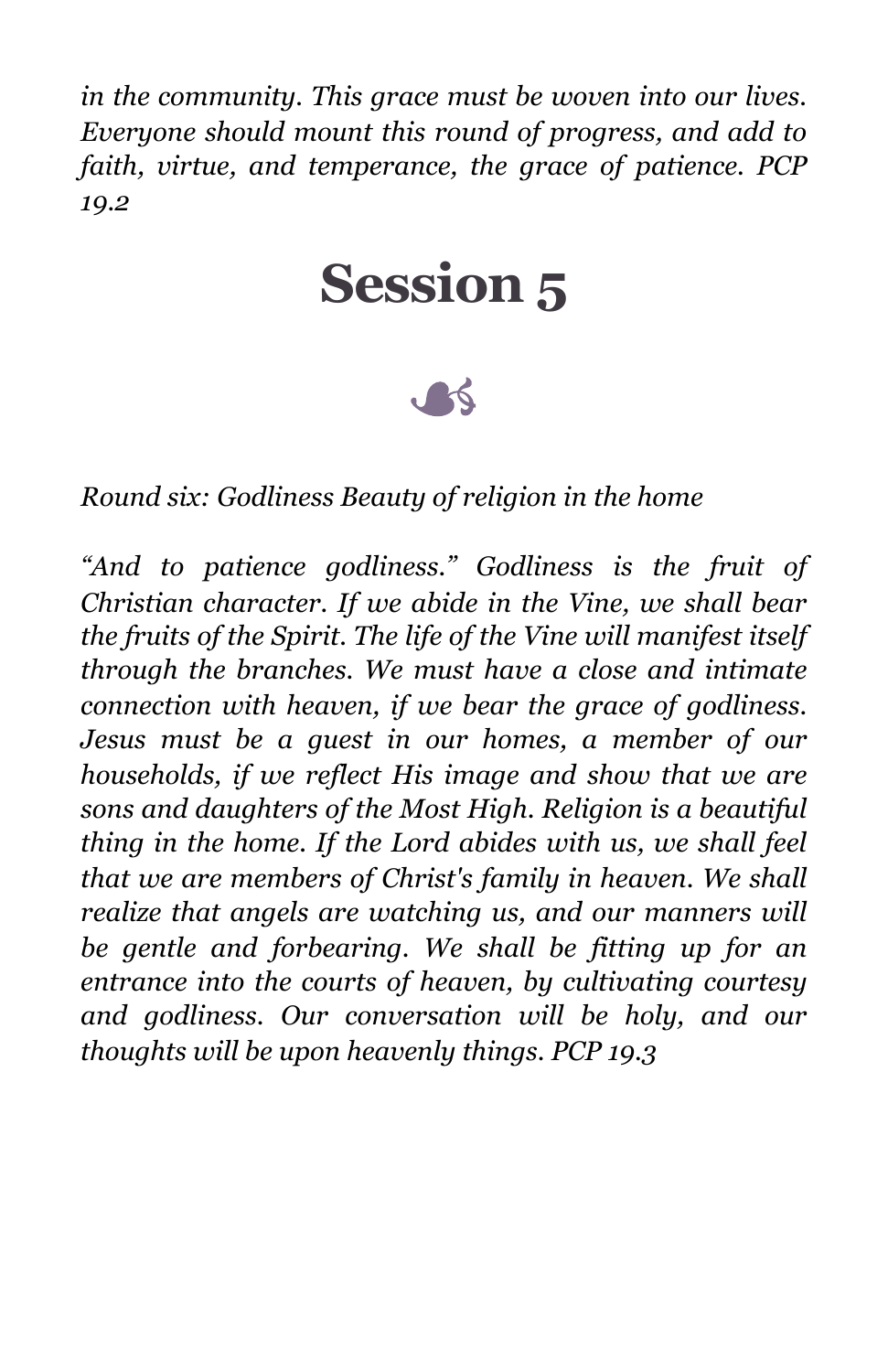$\sim$ 

*Round seven: Brotherly kindness—the example of Enoch Earthly home fits for heaven* 

*Enoch walked with God. He honored God in every affair of life. In his home and in his business, he inquired, "Will this be acceptable to the Lord?" And by remembering God, and following His counsel, he was transformed in character, and became a godly man, whose ways pleased the Lord. We are exhorted to add to godliness, brotherly kindness. O how much we need to take this step, to add this quality to our characters! In many of our homes there is a hard, combative spirit manifested. Critical words and unkind actions are offensive to God. Dictatorial commands and haughty, overbearing manners are not acceptable to Heaven. The reason there are so many differences existing between brethren is that they have failed to add brotherly kindness. We should have that love for others that Christ has had for us. A man is estimated at his true value by the Lord of heaven. If he is unkind in his earthly home, he is unfit for the heavenly home. If he will have his own way, no matter whom it grieves, he would not be content in heaven, unless he could rule there. PCP 20.1*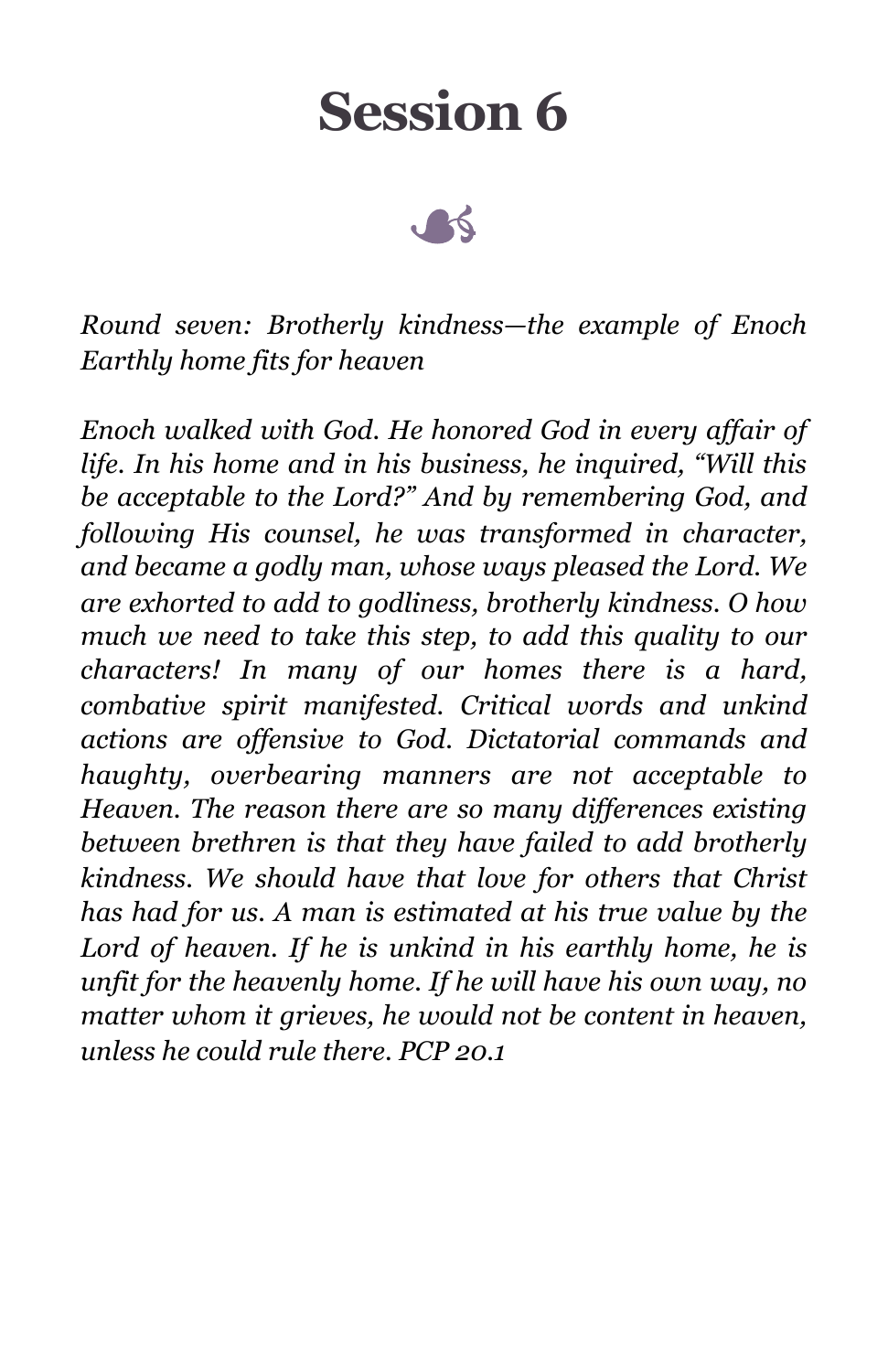

#### *Round eight: Love*

*The love of Christ must control our hearts, and the peace of God will abide in our homes. Seek God with a broken and contrite spirit, and you will be melted with compassion toward your brethren. You will be prepared to add to brotherly kindness, charity, or love. Without charity we will become "as sounding brass, or a tinkling cymbal." Our highest professions are hollow and insincere; but "love is the fulfilling of the law." We shall be found wanting, if we do not add charity that suffereth long and is kind, that vaunteth not itself, that seeketh not her own. PCP 20.2*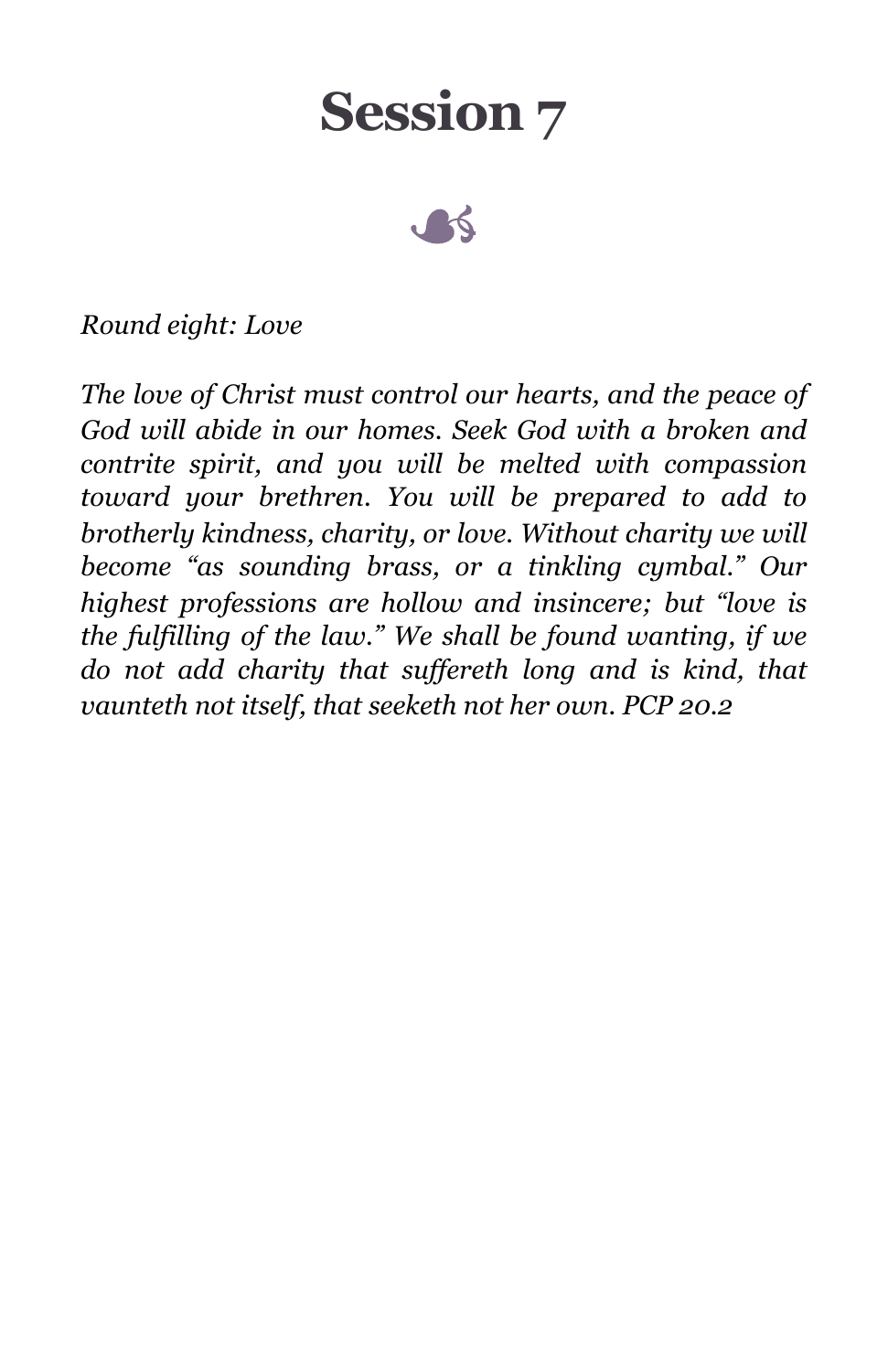### *Concluding Thought*



#### *Heaven brought nearer*

*Will it make us miserable to follow this plan of Christian progression?—No. It will bring heaven nearer to us. We may have the sweet peace and consolation of God in doing this work. These steps will take us into the atmosphere of heaven; for as God sees His children seeking to carry out His instruction in their habits and thoughts, He multiplies grace, and gives them that wisdom that cometh down from above, that is "first pure, then peaceable, gentle, and easy to be entreated, full of mercy and good fruits." PCP 20.3 "Wherefore the rather, brethren, give diligence to make your calling and election sure: for if ye do these things, ye shall never fall" (2 Peter 1:10). (The Review and Herald, February 21, 1888. Sermon at Christiana, Norway, October 6, 1886.). PCP 21.1*